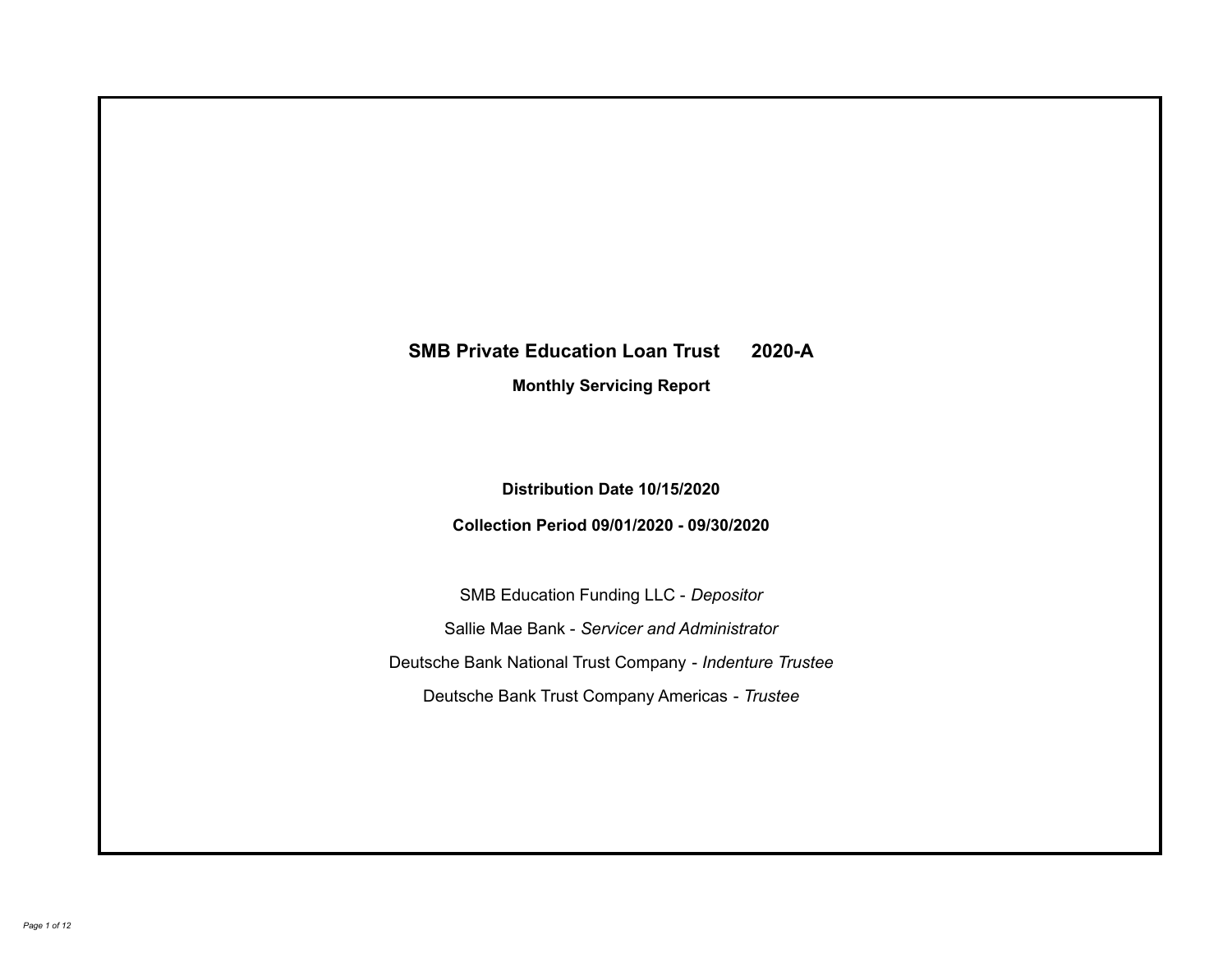| A           | <b>Student Loan Portfolio Characteristics</b>                                         |                                              | <b>Settlement Date</b><br>02/12/2020 | 08/31/2020                      | 09/30/2020                      |
|-------------|---------------------------------------------------------------------------------------|----------------------------------------------|--------------------------------------|---------------------------------|---------------------------------|
|             | <b>Principal Balance</b>                                                              |                                              | \$633,058,651.76                     | \$589,409,813.34                | \$581,862,715.08                |
|             | Interest to be Capitalized Balance                                                    |                                              | 43,030,628.43                        | 43,403,446.29                   | 44,499,926.77                   |
|             | Pool Balance                                                                          |                                              | \$676,089,280.19                     | \$632,813,259.63                | \$626,362,641.85                |
|             | Weighted Average Coupon (WAC)                                                         |                                              |                                      |                                 |                                 |
|             |                                                                                       | WAC1 (Contractual Interest Rate on the Loan) | 9.50%                                | 8.81%                           | 8.82%                           |
|             |                                                                                       | WAC2 (Average of Applicable Interest Rate)   | 9.47%                                | 8.65%                           | 8.66%                           |
|             | WAC3 (Average of Actual Interest Rate)                                                |                                              | 9.38%                                | 8.57%                           | 8.57%                           |
|             | Weighted Average Remaining Term                                                       |                                              | 138.37                               | 135.93                          | 136.80                          |
|             | Number of Loans                                                                       |                                              | 54,630                               | 51,241                          | 50,719                          |
|             | Number of Borrowers<br>Pool Factor<br>Since Issued Total Constant Prepayment Rate (1) |                                              | 52,691                               | 49,466<br>0.935990672<br>10.87% | 48,975<br>0.926449598<br>10.81% |
|             |                                                                                       |                                              |                                      |                                 |                                 |
| $\sf B$     | <b>Debt Securities</b>                                                                | Cusip/Isin                                   | 09/15/2020                           |                                 | 10/15/2020                      |
|             | A <sub>1</sub>                                                                        | 78449UAA6                                    | \$136,870,890.41                     |                                 | \$127,310,252.06                |
|             | A <sub>2</sub> A                                                                      | 78449UAB4                                    | \$320,000,000.00                     |                                 | \$320,000,000.00                |
|             | A2B                                                                                   | 78449UAC2                                    | \$50,000,000.00                      |                                 | \$50,000,000.00                 |
|             | В                                                                                     | 78449UAD0                                    | \$47,000,000.00                      |                                 | \$47,000,000.00                 |
|             |                                                                                       |                                              |                                      |                                 |                                 |
| $\mathsf C$ | <b>Certificates</b>                                                                   | <b>Cusip/Isin</b>                            | 09/15/2020                           |                                 | 10/15/2020                      |
|             | Residual                                                                              | 78449UAE8                                    | \$100,000.00                         |                                 | \$100,000.00                    |
|             |                                                                                       |                                              |                                      |                                 |                                 |
| D           | <b>Account Balances</b>                                                               |                                              | 09/15/2020                           |                                 | 10/15/2020                      |
|             | Reserve Account Balance                                                               |                                              | \$1,729,328.00                       |                                 | \$1,729,328.00                  |
|             |                                                                                       |                                              |                                      |                                 |                                 |
| Е           | <b>Asset / Liability</b>                                                              |                                              | 09/15/2020                           |                                 | 10/15/2020                      |
|             | Overcollateralization Percentage                                                      |                                              | 12.47%                               |                                 | 13.10%                          |
|             | Specified Overcollateralization Amount                                                |                                              | \$158,203,314.91                     |                                 | \$156,590,660.46                |
|             | Actual Overcollateralization Amount                                                   |                                              | \$78.942.369.22                      |                                 | \$82.052.389.79                 |

(1) For additional information, see 'Since Issued CPR Methodology' found on page 11 of this report.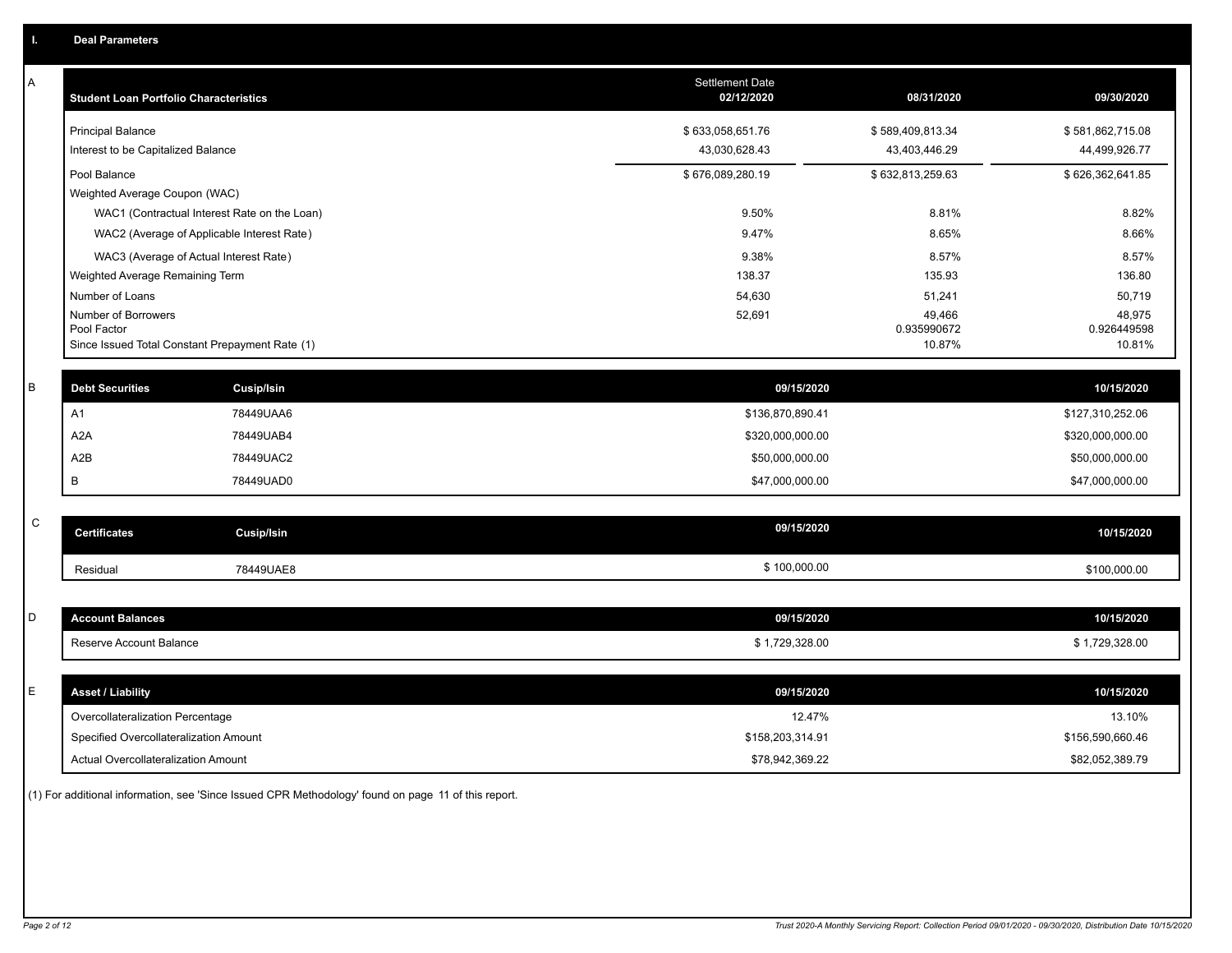| <b>Borrower Principal</b><br><b>Consolidation Activity Principal</b><br>Seller Principal Reimbursement<br>Servicer Principal Reimbursement<br>Delinquent Principal Purchases by Servicer<br><b>Other Principal Deposits</b><br><b>Total Principal Receipts</b> | 8,010,037.27<br>0.00<br>0.00<br>0.00<br>0.00<br>72,863.33<br>\$8,082,900.60 |
|----------------------------------------------------------------------------------------------------------------------------------------------------------------------------------------------------------------------------------------------------------------|-----------------------------------------------------------------------------|
|                                                                                                                                                                                                                                                                |                                                                             |
|                                                                                                                                                                                                                                                                |                                                                             |
|                                                                                                                                                                                                                                                                |                                                                             |
|                                                                                                                                                                                                                                                                |                                                                             |
|                                                                                                                                                                                                                                                                |                                                                             |
|                                                                                                                                                                                                                                                                |                                                                             |
|                                                                                                                                                                                                                                                                |                                                                             |
| В<br><b>Student Loan Interest Receipts</b>                                                                                                                                                                                                                     |                                                                             |
| <b>Borrower Interest</b>                                                                                                                                                                                                                                       | 2,682,709.49                                                                |
| <b>Consolidation Activity Interest</b>                                                                                                                                                                                                                         | 0.00                                                                        |
| Seller Interest Reimbursement                                                                                                                                                                                                                                  | 749.73                                                                      |
| Servicer Interest Reimbursement                                                                                                                                                                                                                                | 0.00                                                                        |
| Delinquent Interest Purchases by Servicer                                                                                                                                                                                                                      | 0.00                                                                        |
| Other Interest Deposits                                                                                                                                                                                                                                        | 1,895.52                                                                    |
| <b>Total Interest Receipts</b>                                                                                                                                                                                                                                 | \$2,685,354.74                                                              |
| С<br><b>Recoveries on Realized Losses</b>                                                                                                                                                                                                                      | \$24,043.01                                                                 |
| D<br><b>Investment Income</b>                                                                                                                                                                                                                                  | \$185.09                                                                    |
| Е<br><b>Funds Borrowed from Next Collection Period</b>                                                                                                                                                                                                         | \$0.00                                                                      |
| F<br><b>Funds Repaid from Prior Collection Period</b>                                                                                                                                                                                                          | \$0.00                                                                      |
| G<br>Loan Sale or Purchase Proceeds                                                                                                                                                                                                                            | \$0.00                                                                      |
| н<br><b>Initial Deposits to Distribution Account</b>                                                                                                                                                                                                           | \$0.00                                                                      |
| <b>Excess Transferred from Other Accounts</b>                                                                                                                                                                                                                  | \$0.00                                                                      |
| <b>Borrower Benefit Reimbursements</b><br>J                                                                                                                                                                                                                    | \$0.00                                                                      |
| Κ<br><b>Other Deposits</b>                                                                                                                                                                                                                                     | \$0.00                                                                      |
| L<br><b>Other Fees Collected</b>                                                                                                                                                                                                                               | \$0.00                                                                      |
| М<br><b>AVAILABLE FUNDS</b>                                                                                                                                                                                                                                    | \$10,792,483.44                                                             |
| N<br>Non-Cash Principal Activity During Collection Period                                                                                                                                                                                                      | \$535,802.34                                                                |
| Aggregate Purchased Amounts by the Depositor, Servicer or Seller<br>O                                                                                                                                                                                          | \$74,758.85                                                                 |
| P<br>Aggregate Loan Substitutions                                                                                                                                                                                                                              | \$0.00                                                                      |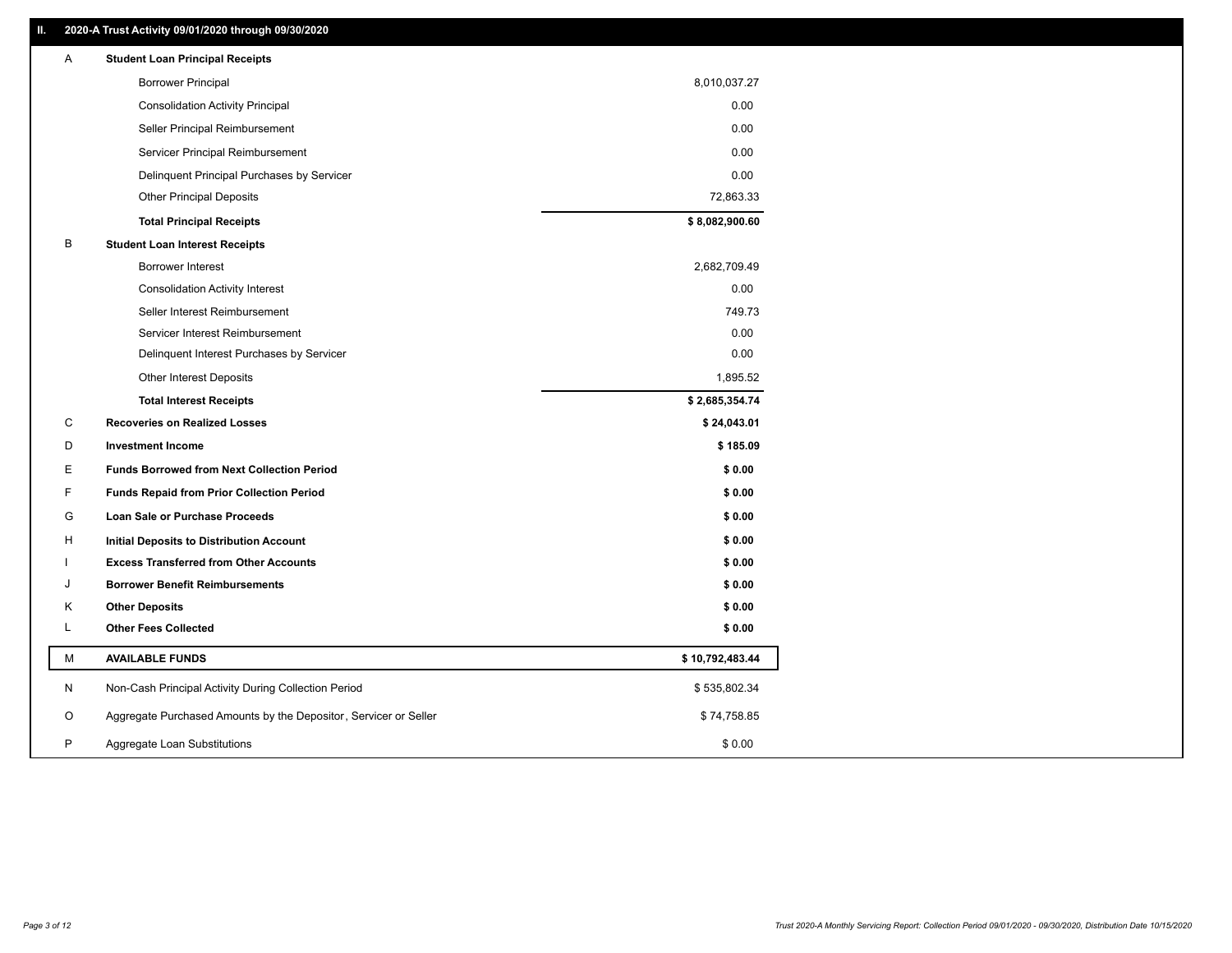|                   |                       |                          |         |                                                           | <b>Loans by Repayment Status</b> |                            |                          |         |                                                           |                |                            |
|-------------------|-----------------------|--------------------------|---------|-----------------------------------------------------------|----------------------------------|----------------------------|--------------------------|---------|-----------------------------------------------------------|----------------|----------------------------|
|                   |                       |                          |         | 09/30/2020                                                |                                  |                            |                          |         | 08/31/2020                                                |                |                            |
|                   |                       | <b>Wtd Avg</b><br>Coupon | # Loans | Principal and<br><b>Interest Accrued</b><br>to Capitalize | % of Principal                   | % of Loans in<br>Repay (1) | <b>Wtd Avg</b><br>Coupon | # Loans | Principal and<br><b>Interest Accrued</b><br>to Capitalize | % of Principal | % of Loans in<br>Repay (1) |
| INTERIM:          | IN SCHOOL             | 9.73%                    | 6,788   | \$94,227,914.58                                           | 15.044%                          | $-$ %                      | 9.74%                    | 6,506   | \$90,104,824.21                                           | 14.239%        | $-$ %                      |
|                   | GRACE                 | 9.36%                    | 2,716   | \$39,473,308.93                                           | 6.302%                           | $-$ %                      | 9.38%                    | 3,050   | \$43,799,550.16                                           | 6.921%         | $-$ %                      |
|                   | <b>DEFERMENT</b>      | 8.90%                    | 2,300   | \$28,831,204.77                                           | 4.603%                           | $-$ %                      | 8.86%                    | 1,890   | \$23,904,739.36                                           | 3.778%         | $-$ %                      |
| <b>REPAYMENT:</b> | <b>CURRENT</b>        | 8.21%                    | 36,451  | \$429,313,905.81                                          | 68.541%                          | 92.558%                    | 8.20%                    | 36,718  | \$432,154,515.83                                          | 68.291%        | 90.979%                    |
|                   | 31-60 DAYS DELINQUENT | 9.02%                    | 524     | \$7,201,771.69                                            | 1.150%                           | 1.553%                     | 9.09%                    | 575     | \$7,366,604.30                                            | 1.164%         | 1.551%                     |
|                   | 61-90 DAYS DELINQUENT | 9.11%                    | 260     | \$3,494,260.17                                            | 0.558%                           | 0.753%                     | 8.71%                    | 235     | \$3,180,866.95                                            | 0.503%         | 0.670%                     |
|                   | > 90 DAYS DELINQUENT  | 9.08%                    | 117     | \$1,857,673.74                                            | 0.297%                           | 0.401%                     | 9.49%                    | 103     | \$1,578,853.61                                            | 0.249%         | 0.332%                     |
|                   | <b>FORBEARANCE</b>    | 8.56%                    | 1,563   | \$21,962,602.16                                           | 3.506%                           | 4.735%                     | 8.76%                    | 2,164   | \$30,723,305.21                                           | 4.855%         | 6.468%                     |
| <b>TOTAL</b>      |                       |                          | 50,719  | \$626,362,641.85                                          | 100.00%                          | 100.00%                    |                          | 51,241  | \$632,813,259.63                                          | 100.00%        | 100.00%                    |

Percentages may not total 100% due to rounding \*

1 Loans classified in "Repayment" include any loan for which interim interest only, \$25 fixed payments or full principal and interest payments are due.

|                                |                                                                                                                                                                              |                          |         |                                                           | <b>Loans by Borrower Status</b> |                                |                          |         |                                                                  |                |                                |
|--------------------------------|------------------------------------------------------------------------------------------------------------------------------------------------------------------------------|--------------------------|---------|-----------------------------------------------------------|---------------------------------|--------------------------------|--------------------------|---------|------------------------------------------------------------------|----------------|--------------------------------|
|                                |                                                                                                                                                                              |                          |         | 09/30/2020                                                |                                 |                                |                          |         | 08/31/2020                                                       |                |                                |
|                                |                                                                                                                                                                              | <b>Wtd Avg</b><br>Coupon | # Loans | Principal and<br><b>Interest Accrued</b><br>to Capitalize | % of Principal                  | % of Loans in<br>P&I Repay (2) | <b>Wtd Avg</b><br>Coupon | # Loans | <b>Principal and</b><br><b>Interest Accrued</b><br>to Capitalize | % of Principal | % of Loans in<br>P&I Repay (2) |
| <b>INTERIM:</b>                | IN SCHOOL                                                                                                                                                                    | 9.20%                    | 14,178  | \$200,257,598.97                                          | 31.972%                         | $-$ %                          | 9.19%                    | 13,682  | \$193,341,536.34                                                 | 30.553%        | $-$ %                          |
|                                | <b>GRACE</b>                                                                                                                                                                 | 8.79%                    | 5,560   | \$82,159,165.50                                           | 13.117%                         | $-$ %                          | 8.81%                    | 6,230   | \$90,986,483.44                                                  | 14.378%        | $-$ %                          |
|                                | <b>DEFERMENT</b>                                                                                                                                                             | 8.56%                    | 4,247   | \$52,377,226.92                                           | 8.362%                          | $-$ %                          | 8.54%                    | 3,491   | \$43,290,601.33                                                  | 6.841%         | $-$ %                          |
| P&I REPAYMENT:                 | <b>CURRENT</b>                                                                                                                                                               | 8.00%                    | 24,350  | \$258,205,416.38                                          | 41.223%                         | 88.557%                        | 7.99%                    | 24,830  | \$263,246,800.05                                                 | 41.599%        | 86.255%                        |
|                                | 31-60 DAYS DELINQUENT                                                                                                                                                        | 8.96%                    | 464     | \$6,267,499.57                                            | 1.001%                          | 2.150%                         | 9.06%                    | 525     | \$6,733,562.98                                                   | 1.064%         | 2.206%                         |
|                                | 61-90 DAYS DELINQUENT                                                                                                                                                        | 9.09%                    | 244     | \$3,343,217.91                                            | 0.534%                          | 1.147%                         | 8.70%                    | 219     | \$2,941,625.92                                                   | 0.465%         | 0.964%                         |
|                                | > 90 DAYS DELINQUENT                                                                                                                                                         | 9.08%                    | 113     | \$1,789,914.44                                            | 0.286%                          | 0.614%                         | 9.49%                    | 100     | \$1,549,344.36                                                   | 0.245%         | 0.508%                         |
|                                | FORBEARANCE                                                                                                                                                                  | 8.56%                    | 1,563   | \$21,962,602.16                                           | 3.506%                          | 7.533%                         | 8.76%                    | 2,164   | \$30,723,305.21                                                  | 4.855%         | 10.067%                        |
| <b>TOTAL</b><br>$\overline{2}$ | Percentages may not total 100% due to rounding<br>Loans classified in "P&I Repayment" includes only those loans for which scheduled principal and interest payments are due. |                          | 50,719  | \$626,362,641.85                                          | 100.00%                         | 100.00%                        |                          | 51,241  | \$632,813,259.63                                                 | 100.00%        | 100.00%                        |

WAC reflects WAC3 To conform with company standard reporting these sections now include Princial and Interest Accrued to Capitalize .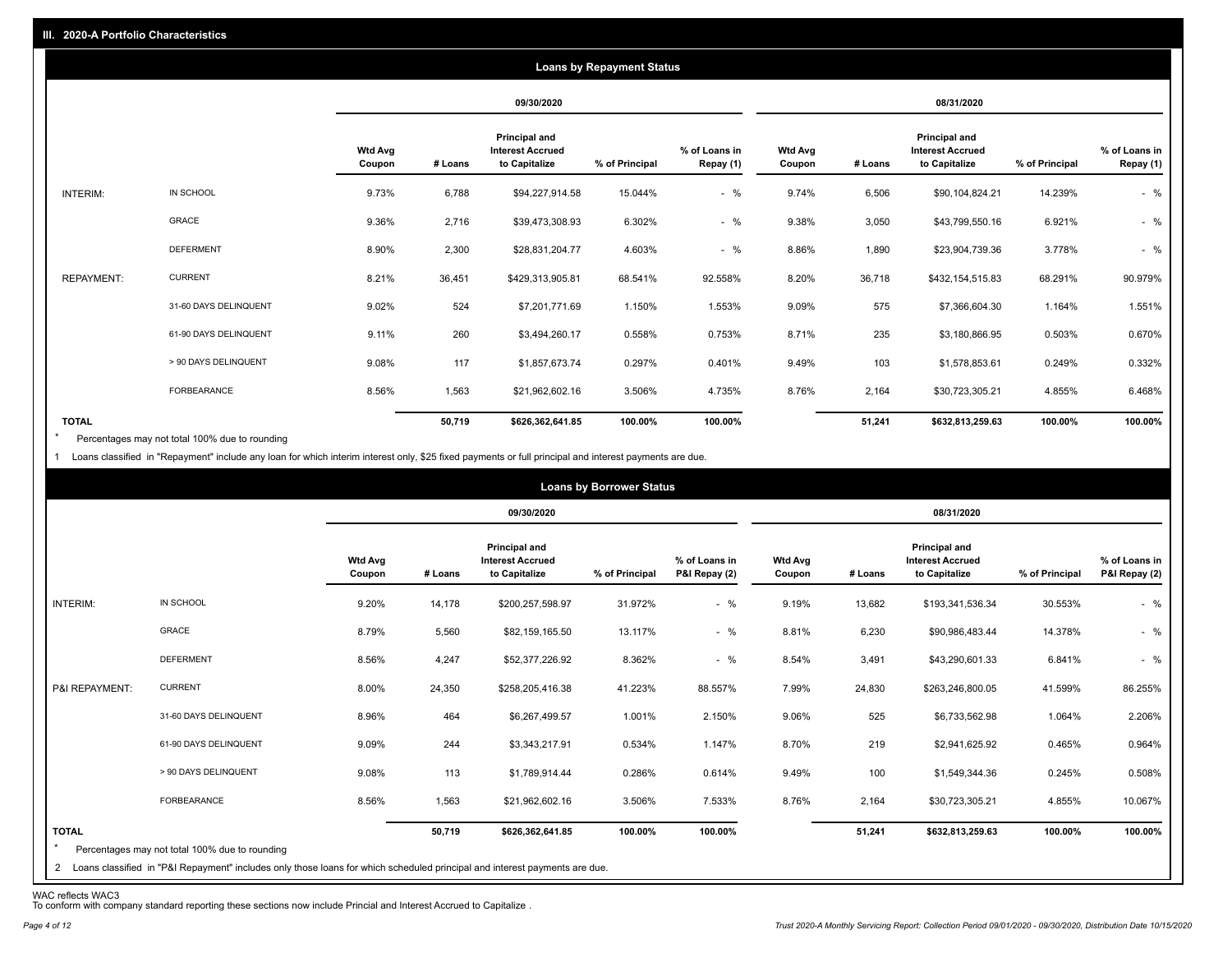|                                                                                                  | 9/30/2020        | 8/31/2020        |
|--------------------------------------------------------------------------------------------------|------------------|------------------|
| Pool Balance                                                                                     | \$626,362,641.85 | \$632,813,259.63 |
| Total # Loans                                                                                    | 50,719           | 51,241           |
| Total # Borrowers                                                                                | 48,975           | 49,466           |
| Weighted Average Coupon                                                                          | 8.66%            | 8.65%            |
| Weighted Average Remaining Term                                                                  | 136.80           | 135.93           |
| Percent of Pool - Cosigned                                                                       | 92.6%            | 92.5%            |
| Percent of Pool - Non Cosigned                                                                   | 7.4%             | 7.5%             |
| Borrower Interest Accrued for Period                                                             | \$4,071,546.88   | \$4,262,902.25   |
| <b>Outstanding Borrower Interest Accrued</b>                                                     | \$48,991,088.33  | \$48,389,419.34  |
| Gross Principal Realized Loss - Periodic *                                                       | \$219,775.12     | \$548,998.67     |
| Gross Principal Realized Loss - Cumulative *                                                     | \$2,130,294.59   | \$1,910,519.47   |
| Recoveries on Realized Losses - Periodic                                                         | \$24,043.01      | \$6,632.18       |
| Recoveries on Realized Losses - Cumulative                                                       | \$58,675.61      | \$34,632.60      |
| Net Losses - Periodic                                                                            | \$195,732.11     | \$542,366.49     |
| Net Losses - Cumulative                                                                          | \$2,071,618.98   | \$1,875,886.87   |
| Non-Cash Principal Activity - Capitalized Interest                                               | \$755,728.61     | \$654,930.50     |
| Since Issued Total Constant Prepayment Rate (CPR) (1)                                            | 10.81%           | 10.87%           |
| <b>Loan Substitutions</b>                                                                        | \$0.00           | \$0.00           |
| <b>Cumulative Loan Substitutions</b>                                                             | \$0.00           | \$0.00           |
| <b>Unpaid Servicing Fees</b>                                                                     | \$0.00           | \$0.00           |
| <b>Unpaid Administration Fees</b>                                                                | \$0.00           | \$0.00           |
| <b>Unpaid Carryover Servicing Fees</b>                                                           | \$0.00           | \$0.00           |
| Note Interest Shortfall                                                                          | \$0.00           | \$0.00           |
| Loans in Modification                                                                            | \$14,922,204.76  | \$14,720,422.53  |
| % of Loans in Modification as a % of Loans in Repayment (P&I)                                    | 5.53%            | 5.36%            |
|                                                                                                  |                  |                  |
| % Annualized Gross Principal Realized Loss - Periodic as a %<br>of Loans in Repayment (P&I) * 12 | 0.98%            | 2.40%            |
|                                                                                                  |                  |                  |
| % Gross Principal Realized Loss - Cumulative as a % of<br>Original Pool Balance                  | 0.32%            | 0.28%            |
|                                                                                                  |                  |                  |

\* In accordance with the Servicer's current policies and procedures, after September 1, 2017 loans subject to bankruptcy claims generally will not be reported as a charged- off unless and until they are delinquent for 120

(1) For additional information, see 'Since Issued CPR Methodology' found on page 11 of this report.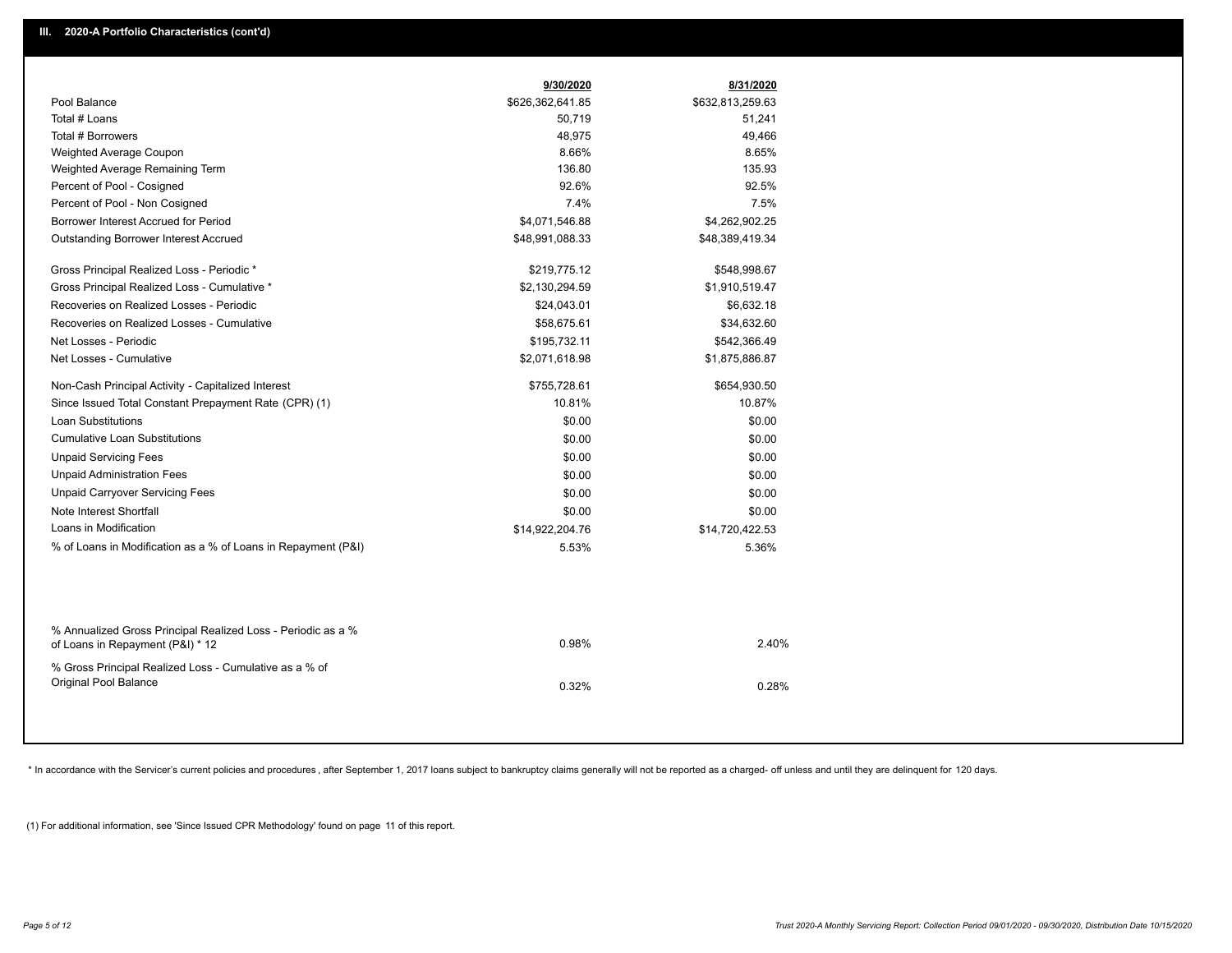#### **Loan Program**  A

|                                    | Weighted<br><b>Average Coupon</b> | # LOANS     | <b>\$ AMOUNT</b> | $%$ *    |
|------------------------------------|-----------------------------------|-------------|------------------|----------|
| - Smart Option Interest-Only Loans | 7.46%                             | 12,931      | \$125,927,423.26 | 20.105%  |
| - Smart Option Fixed Pay Loans     | 8.63%                             | 12,866      | \$195,085,591.51 | 31.146%  |
| - Smart Option Deferred Loans      | 8.99%                             | 24.922      | \$305,349,627.08 | 48.750%  |
| - Other Loan Programs              | $0.00\%$                          | $\mathbf 0$ | \$0.00           | 0.000%   |
| <b>Total</b>                       | $8.57\%$                          | 50,719      | \$626,362,641.85 | 100.000% |

\* Percentages may not total 100% due to rounding

B

C

**Index Type**

|                       | Weighted<br><b>Average Coupon</b> | # LOANS  | \$ AMOUNT        | $%$ *     |
|-----------------------|-----------------------------------|----------|------------------|-----------|
| - Fixed Rate Loans    | 9.61%                             | 20.957   | \$270,244,224.96 | 43.145%   |
| - LIBOR Indexed Loans | 7.79%                             | 29,762   | \$356,118,416.89 | 56.855%   |
| - Other Index Rates   | $0.00\%$                          | $\Omega$ | \$0.00           | $0.000\%$ |
| <b>Total</b>          | 8.57%                             | 50,719   | \$626,362,641.85 | 100.000%  |

\* Percentages may not total 100% due to rounding

## **Weighted Average Recent FICO**

| \$30,665,256.41<br>\$33,388,528.93<br>\$70,718,742.37 | 4.896%<br>5.331% |
|-------------------------------------------------------|------------------|
|                                                       |                  |
|                                                       |                  |
|                                                       | 11.290%          |
| \$144,541,278.22                                      | 23.076%          |
| \$347,048,835.92                                      | 55.407%          |
| \$0.00                                                | $0.000\%$        |
| \$626,362,641.85                                      | 100.000%         |
|                                                       |                  |

WAC reflects WAC3

To conform with company standard reporting these sections now include Princial and Interest Accrued to Capitalize .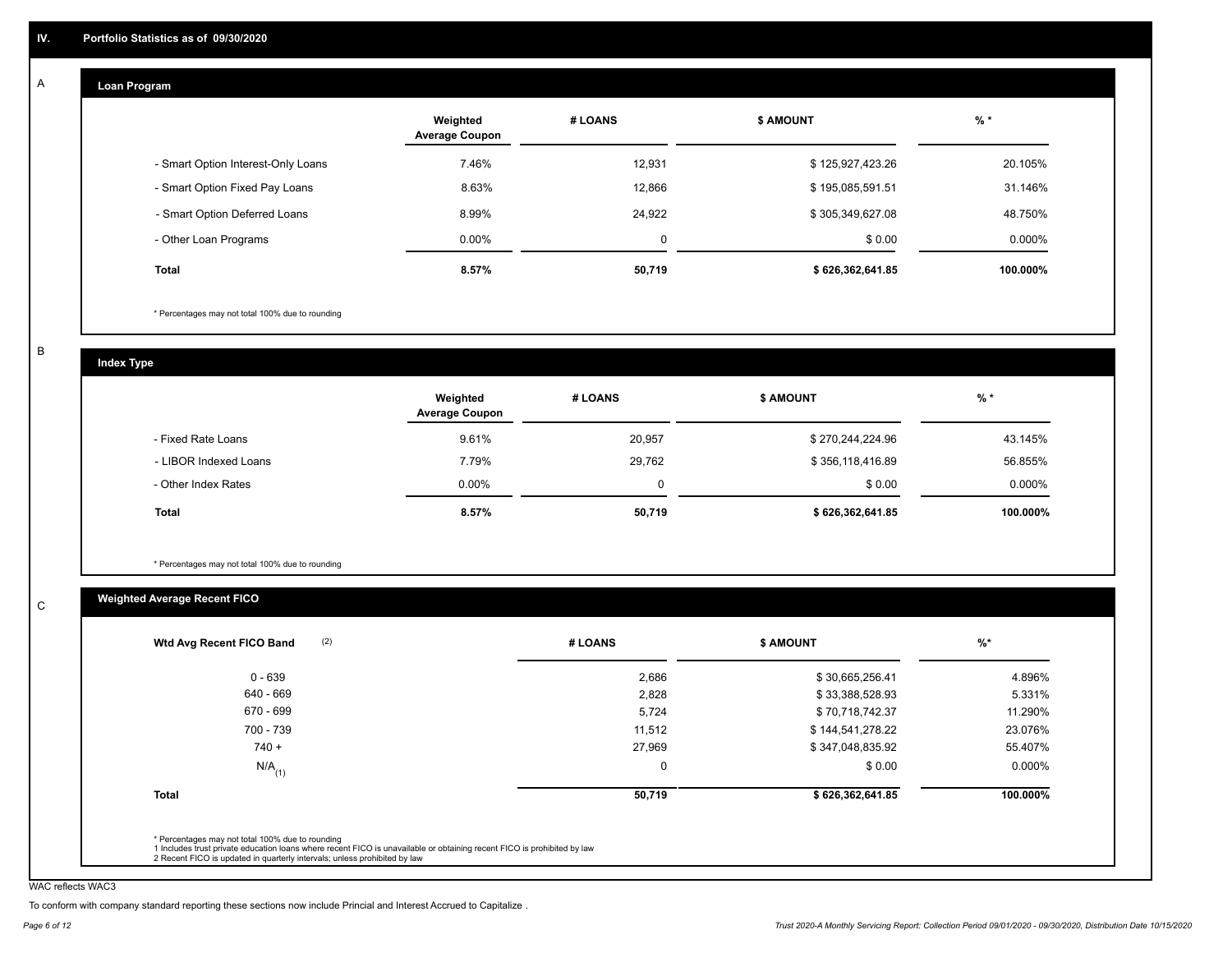| ٧. |       | 2020-A Reserve Account and Principal Distribution Calculations                       |                  |  |
|----|-------|--------------------------------------------------------------------------------------|------------------|--|
| А. |       | <b>Reserve Account</b>                                                               |                  |  |
|    |       | Specified Reserve Account Balance                                                    | \$1,729,328.00   |  |
|    |       | Actual Reserve Account Balance                                                       | \$1,729,328.00   |  |
| В. |       | <b>Principal Distribution Amount</b>                                                 |                  |  |
|    | i.    | Class A Notes Outstanding                                                            | \$506,870,890.41 |  |
|    | ii.   | Pool Balance                                                                         | \$626,362,641.85 |  |
|    | iii.  | First Priority Principal Distribution Amount (i - ii)                                | \$0.00           |  |
|    | iv.   | Class A and B Notes Outstanding                                                      | \$553,870,890.41 |  |
|    | v.    | First Priority Principal Distribution Amount                                         | \$0.00           |  |
|    | vi.   | Pool Balance                                                                         | \$626,362,641.85 |  |
|    | Vii.  | Specified Overcollateralization Amount                                               | \$156,590,660.46 |  |
|    | viii. | Regular Principal Distribution Amount (if (iv > 0, (iv - v) - (vi - vii))            | \$84,098,909.02  |  |
|    | ix.   | Pool Balance                                                                         | \$626,362,641.85 |  |
|    | х.    | 10% of Initial Pool Balance                                                          | \$67,608,928.02  |  |
|    | xi.   | First Priority Principal Distribution Amount                                         | \$0.00           |  |
|    | xii.  | Regular Principal Distribution Amount                                                | \$84,098,909.02  |  |
|    | xiii. | Available Funds (after payment of waterfall items A through I)                       | \$0.00           |  |
|    |       | xiv. Additional Principal Distribution Amount (if(vi <= x,min(xiii, vi - xi - xii))) | \$0.00           |  |
|    |       |                                                                                      |                  |  |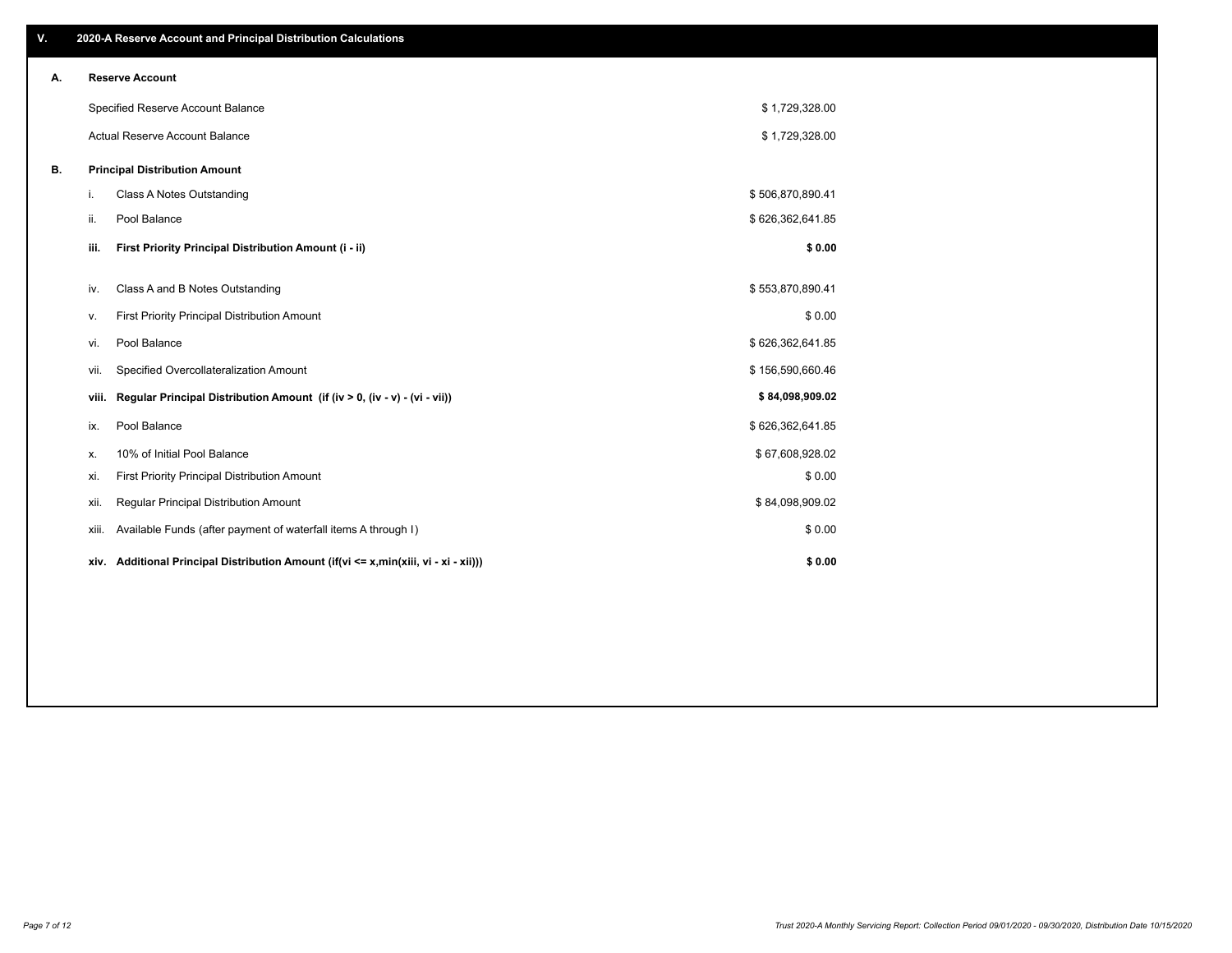|              |                                                                                   | Paid                 | <b>Funds Balance</b>               |
|--------------|-----------------------------------------------------------------------------------|----------------------|------------------------------------|
|              | <b>Total Available Funds</b>                                                      |                      | \$10,792,483.44                    |
| A            | <b>Trustee Fees</b>                                                               | \$25,875.00          | \$10,766,608.44                    |
| В            | <b>Servicing Fees</b>                                                             | \$392,939.88         | \$10,373,668.56                    |
| C            | i. Administration Fees<br>ii. Unreimbursed Administrator Advances plus any Unpaid | \$8,333.00<br>\$0.00 | \$10,365,335.56<br>\$10,365,335.56 |
| D            | Class A Noteholders Interest Distribution Amount                                  | \$687,197.21         | \$9,678,138.35                     |
| E.           | <b>First Priority Principal Payment</b>                                           | \$0.00               | \$9,678,138.35                     |
| F.           | Class B Noteholders Interest Distribution Amount                                  | \$117,500.00         | \$9,560,638.35                     |
| G            | <b>Reinstatement Reserve Account</b>                                              | \$0.00               | \$9,560,638.35                     |
| H            | <b>Regular Principal Distribution</b>                                             | \$9,560,638.35       | \$0.00                             |
| $\mathbf{I}$ | <b>Carryover Servicing Fees</b>                                                   | \$0.00               | \$0.00                             |
| J            | Additional Principal Distribution Amount                                          | \$0.00               | \$0.00                             |
| Κ            | Unpaid Expenses of Trustee                                                        | \$0.00               | \$0.00                             |
| L            | Unpaid Expenses of Administrator                                                  | \$0.00               | \$0.00                             |
| М            | Remaining Funds to the Residual Certificateholders                                | \$0.00               | \$0.00                             |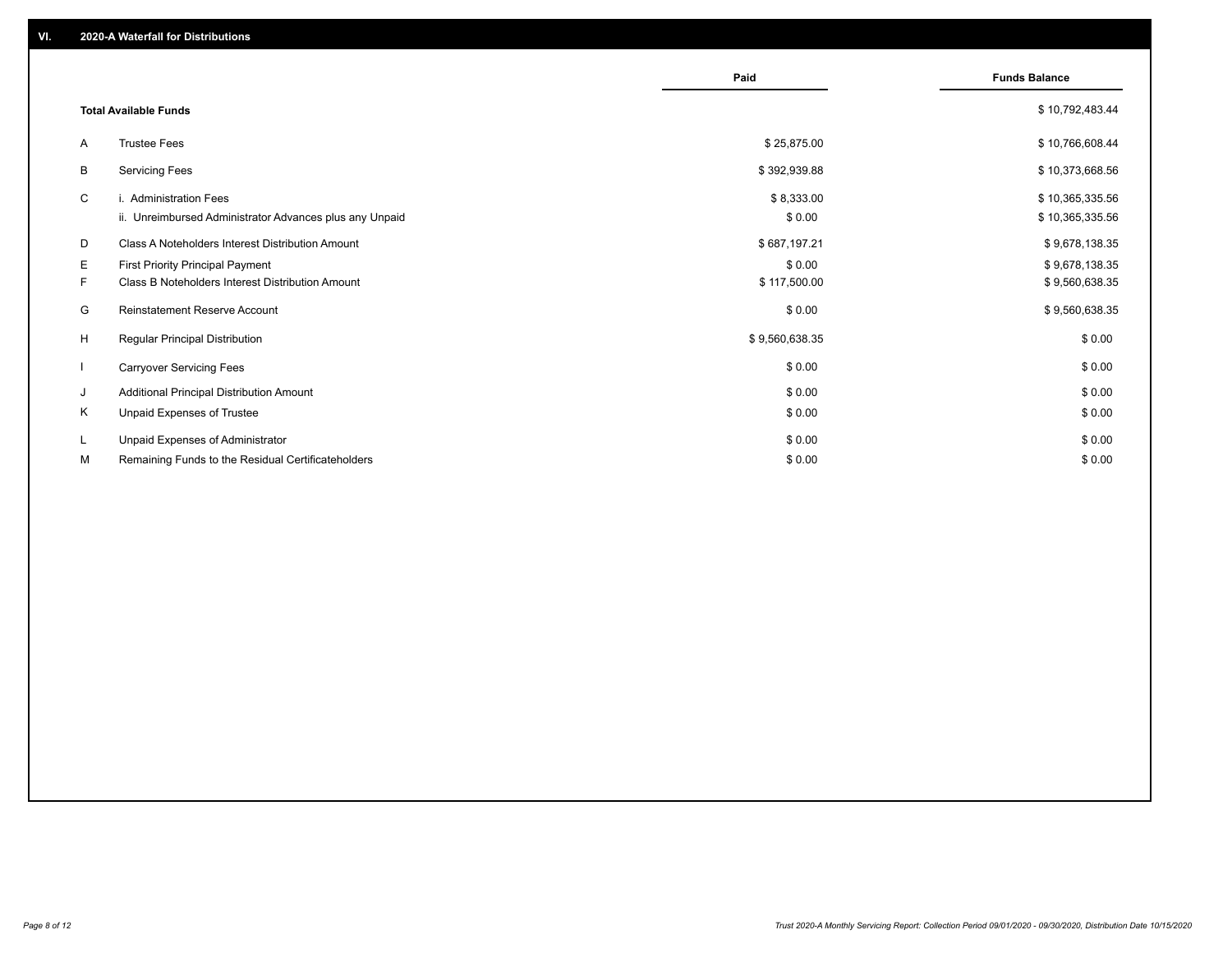| <b>Distribution Amounts</b>                                |                         |                         |                         |
|------------------------------------------------------------|-------------------------|-------------------------|-------------------------|
|                                                            | A1                      | A <sub>2</sub> A        | A <sub>2</sub> B        |
| Cusip/Isin                                                 | 78449UAA6               | 78449UAB4               | 78449UAC2               |
| <b>Beginning Balance</b>                                   | \$136,870,890.41        | \$320,000,000.00        | \$50,000,000.00         |
| Index                                                      | <b>LIBOR</b>            | <b>FIXED</b>            | <b>LIBOR</b>            |
| Spread/Fixed Rate                                          | 0.30%                   | 2.23%                   | 0.83%                   |
| Record Date (Days Prior to Distribution)                   | 1 NEW YORK BUSINESS DAY | 1 NEW YORK BUSINESS DAY | 1 NEW YORK BUSINESS DAY |
| <b>Accrual Period Begin</b>                                | 9/15/2020               | 9/15/2020               | 9/15/2020               |
| <b>Accrual Period End</b>                                  | 10/15/2020              | 10/15/2020              | 10/15/2020              |
| Daycount Fraction                                          | 0.08333333              | 0.08333333              | 0.08333333              |
| Interest Rate*                                             | 0.45238%                | 2.23000%                | 0.98238%                |
| <b>Accrued Interest Factor</b>                             | 0.000376983             | 0.001858333             | 0.000818650             |
| <b>Current Interest Due</b>                                | \$51,598.04             | \$594,666.67            | \$40,932.50             |
| Interest Shortfall from Prior Period Plus Accrued Interest | $\mathsf{\$}$ -         | $\mathcal{S}$ -         | $\mathsf{\$}$ -         |
| <b>Total Interest Due</b>                                  | \$51,598.04             | \$594,666.67            | \$40,932.50             |
| <b>Interest Paid</b>                                       | \$51,598.04             | \$594,666.67            | \$40,932.50             |
| Interest Shortfall                                         | $$ -$                   | $\mathsf{\$}$ -         | \$-                     |
| <b>Principal Paid</b>                                      | \$9,560,638.35          | $\frac{1}{2}$           | $$ -$                   |
| <b>Ending Principal Balance</b>                            | \$127,310,252.06        | \$320,000,000.00        | \$50,000,000.00         |
| Paydown Factor                                             | 0.043655883             | 0.000000000             | 0.000000000             |
| <b>Ending Balance Factor</b>                               | 0.581325352             | 1.000000000             | 1.000000000             |

\* Pay rates for Current Distribution. For the interest rates applicable to the next distribution date, please see https://www.salliemae.com/about/investors/data/SMBabrate.txt.

**VII. 2020-A Distributions**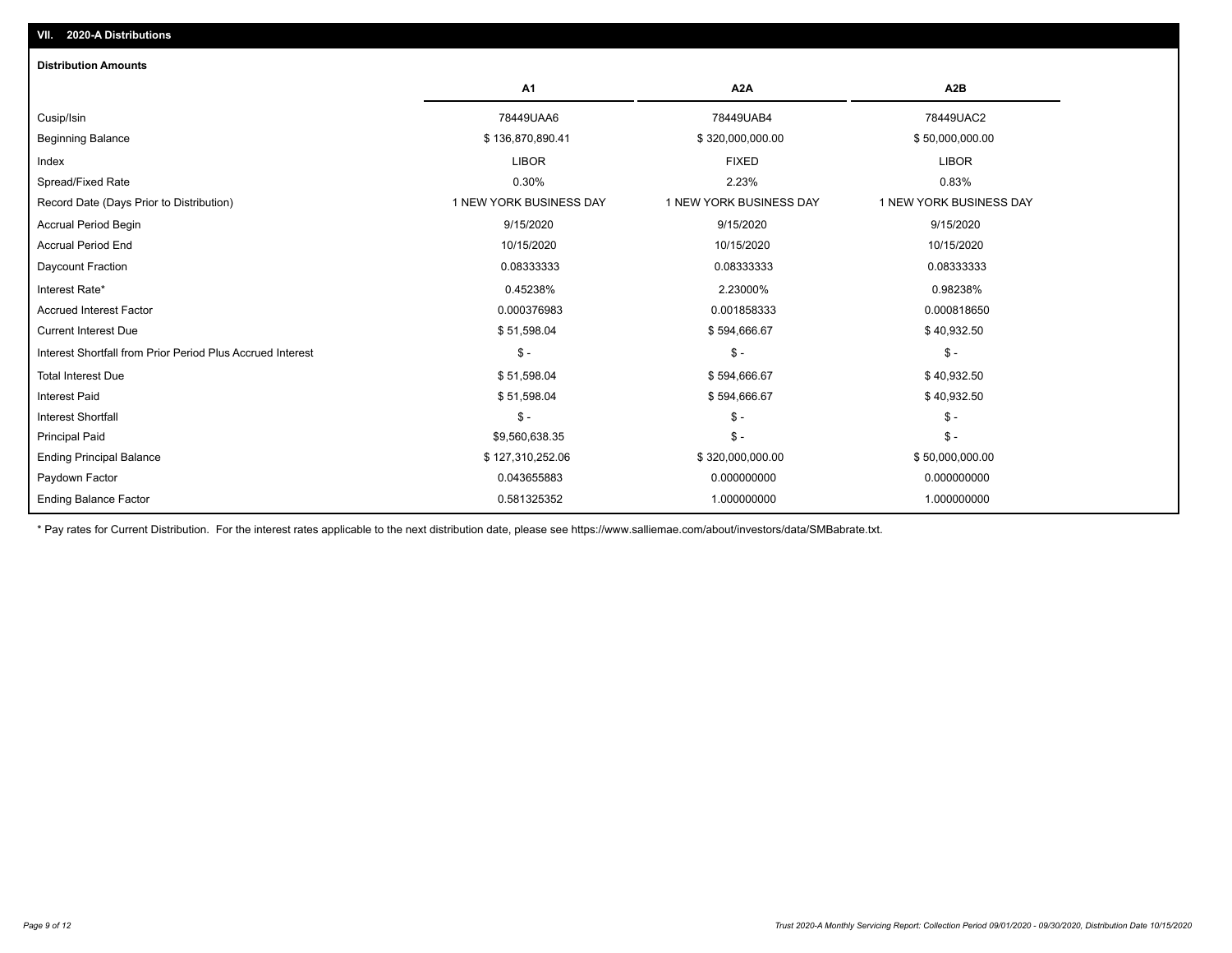| VII. 2020-A Distributions                                  |                         |
|------------------------------------------------------------|-------------------------|
| <b>Distribution Amounts</b>                                |                         |
|                                                            | в                       |
| Cusip/Isin                                                 | 78449UAD0               |
| <b>Beginning Balance</b>                                   | \$47,000,000.00         |
| Index                                                      | <b>FIXED</b>            |
| Spread/Fixed Rate                                          | 3.00%                   |
| Record Date (Days Prior to Distribution)                   | 1 NEW YORK BUSINESS DAY |
| Accrual Period Begin                                       | 9/15/2020               |
| <b>Accrual Period End</b>                                  | 10/15/2020              |
| Daycount Fraction                                          | 0.08333333              |
| Interest Rate*                                             | 3.00000%                |
| <b>Accrued Interest Factor</b>                             | 0.002500000             |
| <b>Current Interest Due</b>                                | \$117,500.00            |
| Interest Shortfall from Prior Period Plus Accrued Interest | $\mathsf{\$}$ -         |
| <b>Total Interest Due</b>                                  | \$117,500.00            |
| <b>Interest Paid</b>                                       | \$117,500.00            |
| Interest Shortfall                                         | $\mathbb{S}$ -          |
| <b>Principal Paid</b>                                      | $\frac{1}{2}$           |
| <b>Ending Principal Balance</b>                            | \$47,000,000.00         |
| Paydown Factor                                             | 0.000000000             |
| <b>Ending Balance Factor</b>                               | 1.000000000             |

\* Pay rates for Current Distribution. For the interest rates applicable to the next distribution date, please see https://www.salliemae.com/about/investors/data/SMBabrate.txt.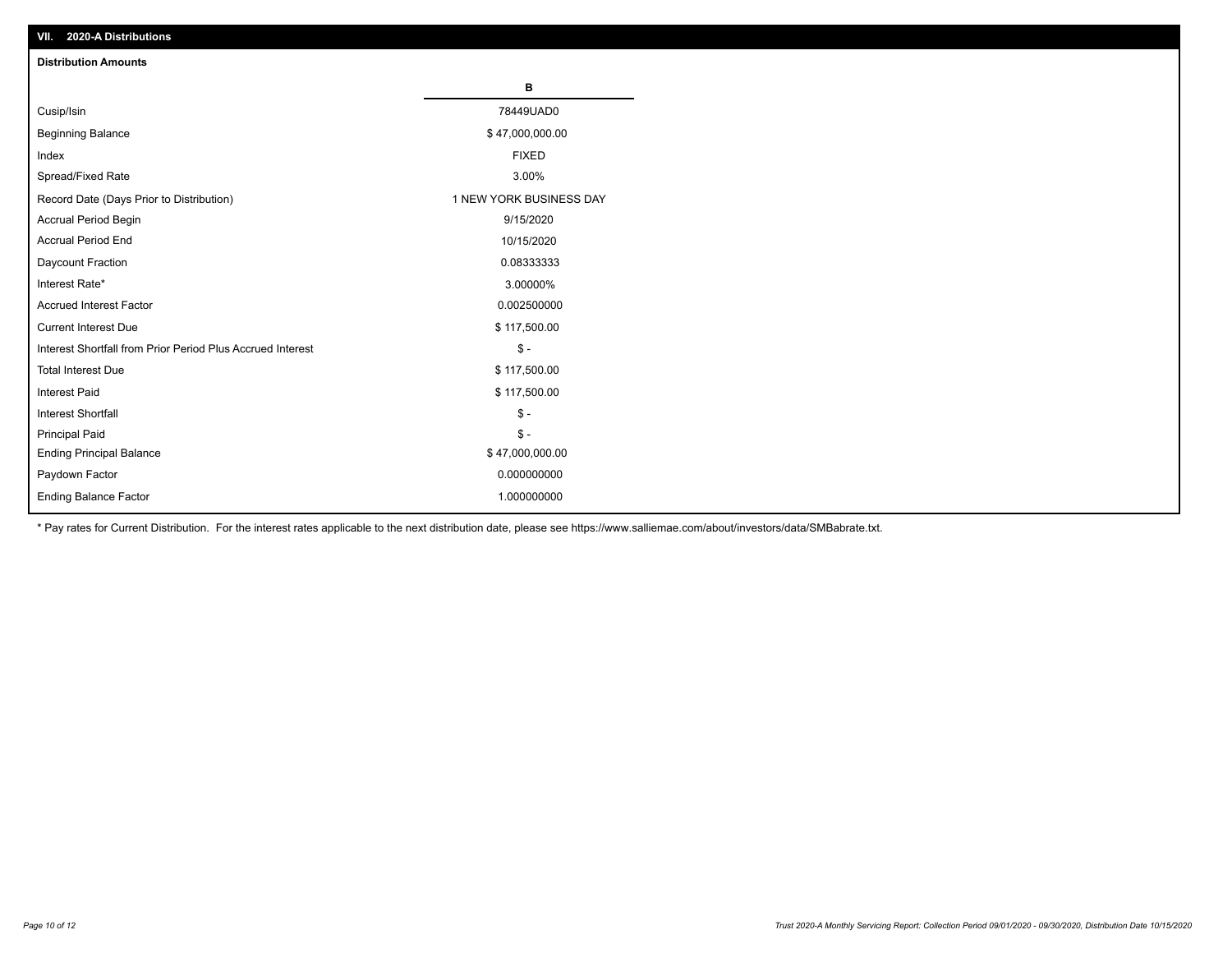#### **Since Issued Total CPR**

$$
\text{total CPR} = 1 - \left(\frac{APB}{PPB}\right)^{\left(\frac{12}{MSC}\right)}
$$

APB = Actual period-end Pool Balance PPB = Projected period-end Pool Balance assuming no prepayments and no defaults Pool Balance = Sum(Principal Balance + Interest Accrued to Capitalize Balance) MSC = Months Since Cut-Off

#### **Since-Issued Total Constant Prepayment Rate (CPR)**

Since-Issued Total CPR measures prepayments, both voluntary and involuntary, for a trust student loan pool over the life of a transaction. For each trust distribution, the actual month-end pool balance is compared against a month-end pool balance originally projected at issuance assuming no prepayments and defaults. For purposes of Since- Issued Total CPR calculations, projected period end pool balance assumes in-school status loans have up to a six month grace period before moving to repayment, grace status loans remain in grace status until their status end date and then to move to full principal and interest repayment, loans subject to interim interest or fixed payments during their in-school and grace period continue paying interim interest or fixed payments until full principal and interest repayment begins, all other trust loans are in full principal and interest repayment status, and that no trust loan in full principal and interest repayment moves from full principal and interest repayment status to any other status.

#### **Weighted Average Coupon**

*WAC1 = APB* ((*CIR*)\*(*APB*))

*WAC2 = APB*  $\frac{((APCL)^{*}(APB))}{APB}$  wac<sub>3</sub> =  $\frac{((ACTL)^{*}(A)P}{APB}$ 



APB = Actual period-end Pool Balance

CIR = Average of the Contractual Interest Rate (1)

APCL = Average of the Applicable Interest Rate (2)

ACTL = Average of the Actual Interest Rate (3)

#### **Weighted Average Coupon (WAC)**

(1) Contractual Interest Rate represents the interest rate indicated in the Promissory Note

(2) Appliclable Interest Rate represents the interest rate after rate reductions, if applicable, are applied

(3) Actual Interest Rate represents the interest rate when borrower incentive programs and rate reductions, if applicable, are applied